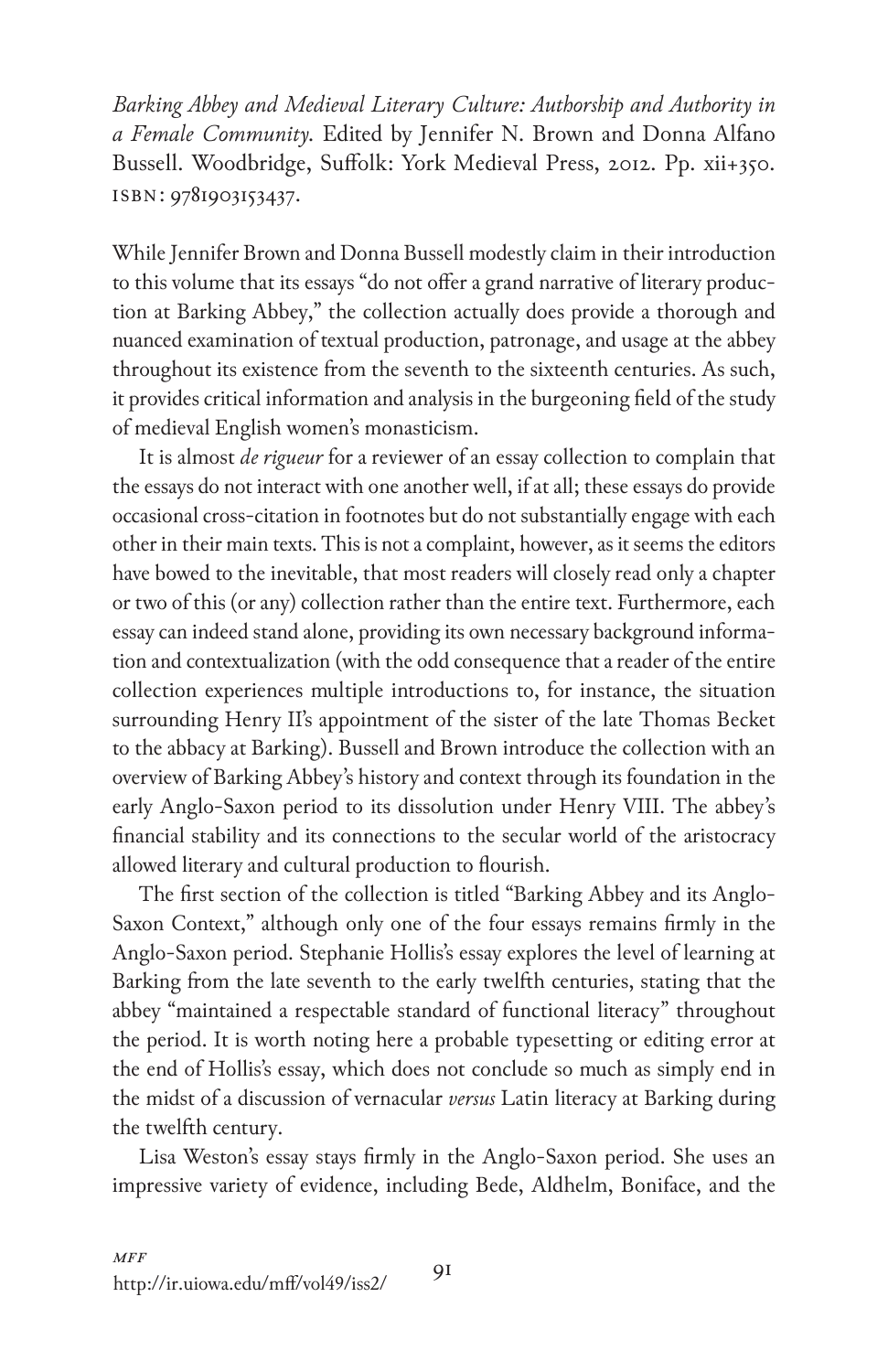early Barking charters, to show how Hildelith, Barking's second abbess, successfully exploited the abbey's "complex political and cultural context" (59) to make the abbey an important institution in the early eighth century. Kay Slocum similarly focuses on the ways that the cults of three Anglo-Saxon abbesses fostered the abbey's prestige immediately after the Conquest. Slocum's analysis of Goscelin's texts very interestingly connects the architecture of the church to the texts' liturgical usage. Slocum convincingly suggests that Goscelin may have composed the music for the lections as well. Thomas O'Donnell's essay astutely argues that the patronage relationships of authors Goscelin and Guernes with Barking were beneficial to all parties: Barking became textually associated with "cutting-edge" authors who defined the nuns as players at the highest level of cultural expression; Guernes and Goscelin, in addition to receiving good food, warm beds, and financial reward, gained or confirmed entry into Barking's political, religious, and cultural networks that included Wilton, the Canterbury churches, the city of London, Westminster, and the royal court.

The second section, "Barking Abbey and its Anglo-Norman Context," moves firmly into the second half of the twelfth century, focusing mainly on the two Anglo-Norman texts known to have been composed by Barking nuns: the anonymous *Life of Edward* and Clemence's *Life of Catherine*. Delbert Russell makes a strong linguistically-based case for Clemence as the author of both texts. Thelma Fenster focuses on *Edward*'s expansion of the role of Queen Edith, as compared to her role in the poet's Latin sources (especially Aelred's *Vita*). Jennifer Brown places the Barking *Edward* and its female recipients of Edward's miracles within the constellation of versions available in England during the High Middle Ages.

Diane Auslander's excellent essay situates Clemence's *Catherine* within the political and religious tensions around the murder of Thomas Becket. Auslander draws intriguing and convincing parallels between the characters in the *Life* and those in the murder of Becket to see Clemence's work as a critique of royal power. The lack of dialogue among the essays is most egregious in the contrast between Auslander's essay and Bussell's, which similarly focuses on Clemence's contemporary political world but avoids definitive political conclusion as Bussell reads Clemence's sources for the *Catherine* to elucidate Clemence's model of spiritual friendship.

Emma Bérat's informative essay focuses on *Le Gracial*, an Anglo-Norman miracle collection that was probably (but not definitely) composed for the nuns of Barking. Despite a somewhat gratuitous reference to Cixous midway